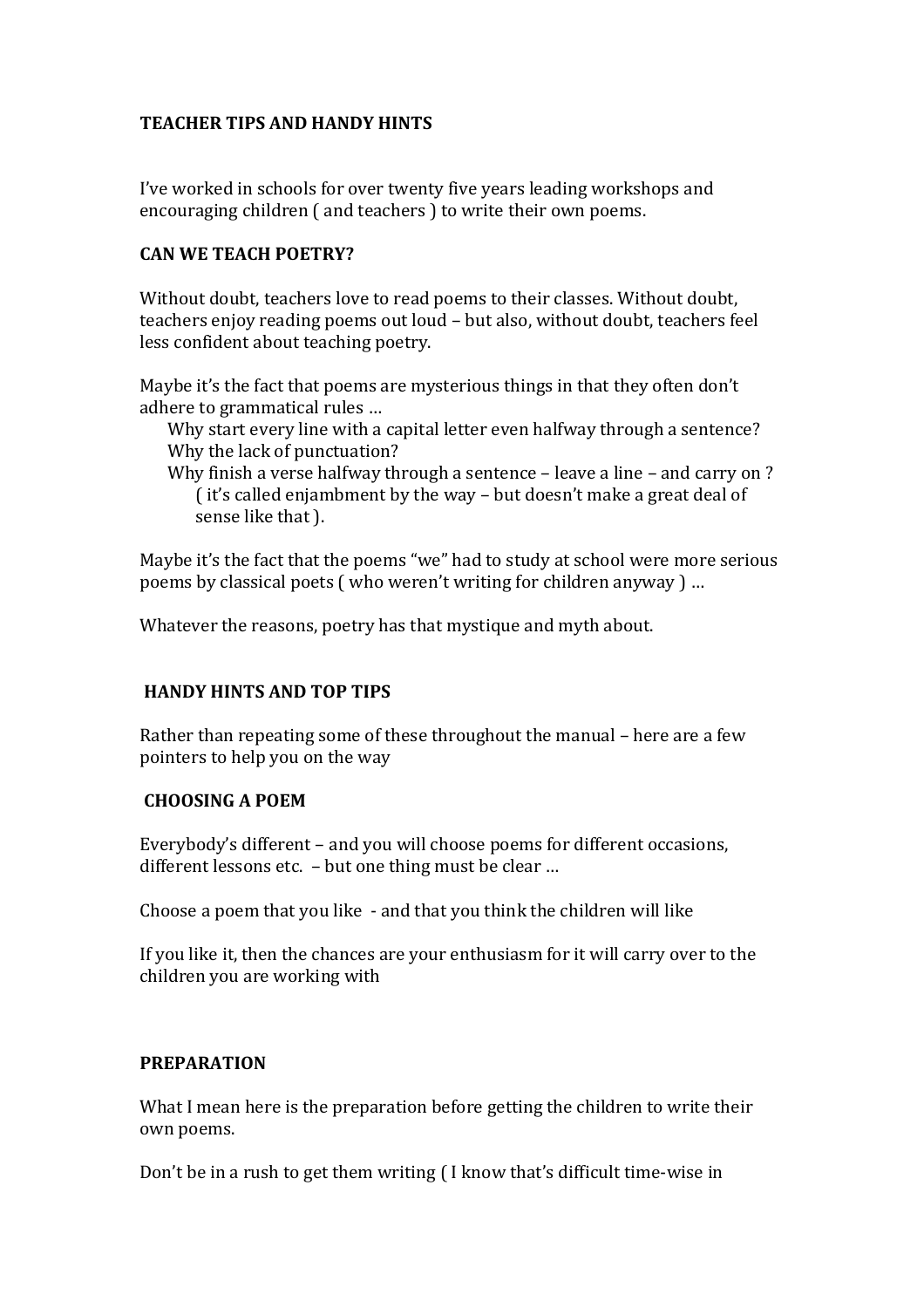schools ) but it's really important to get them enjoying the poem and feeling positive about the process before trying to get them "working"

Have fun exploring different ways of performing and bringing the poem to life.

# **READING AND PERFORMING**

One of my favourite poets – John Cooper Clarke – often says "if it doesn't sound any good – it's probably because it's not any good"

Poems only come alive when you read them and perform them out loud – so it's up to you to bring them alive and find a voice

# **FINDING A VOICE FOR YOUR POEMS**

I know from going round schools that teachers love poetry – even if they are not always confident about teaching it. They also love performances. But when it comes to "performance poetry" there is sometimes a block or lack of confidence.

It doesn't have to be like this.

Firstly, I believe that anyone can write poetry. I wouldn't be in the job I'm in if I didn't. There are ways and means of enabling children / teachers / parents to write their own poems. And it's easy – honest! Trust me – I'm a poet!

Secondly, I believe that performance poetry is often the best way into poetry for many people. It doesn't rely on lots of text, metaphors, similes, "poetic words" – it's all about feel and sound.

I think every poem has a voice and when we read and perform poems we bring them to life so it's worth trying different ways of performing the poem until you get the best voice for the poem. I won't say "right" voice, it's what works best for you and what works best for you may not work for everyone.

Our job is to try and find the best voice to do that. Sometimes that will be the voice of a child / parent / teacher / character in the poem. Sometimes, the style and subject matter of a poem will necessitate a certain voice.

One of the great things about performance poetry is its versatility in relation to age groups. Many performance poems work equally well with Reception and Year 6 – simply because it's not about language and vocabulary but about sound and feel.

Try and think of things like:

| Rhythm        |
|---------------|
| <b>Beat</b>   |
| Expression    |
| Tone of voice |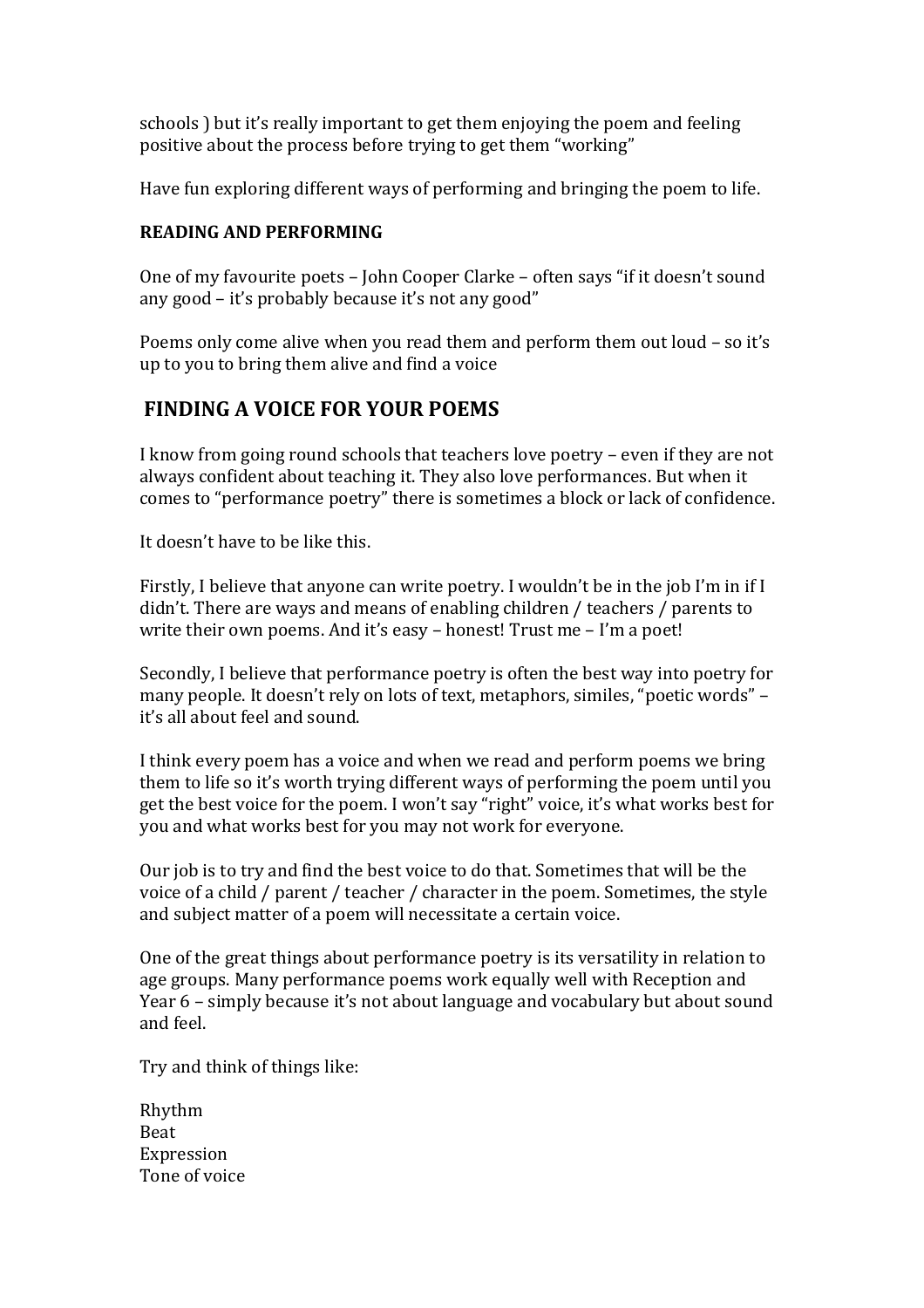Loudness or quietness of your voice Speed of delivery The mood of the poem The character(s) in the poem Repetition – why not find a line that you like and repeat it several times

Remember, every word is important. Poets take time over their words when writing them so it's important to make sure that every word is performed.

With your class I would encourage you to read the poems six or seven times at least and then think about ways of performing. That way, once you are a little familiar with the lines and layout of the poem you can concentrate on the feel of the words and how to best perform them rather than concentrating on just getting the words right.

All poems – with the exception of shape poems / calligrams – benefit from being read aloud and performed. Even "difficult" or classical poems in old fashioned language benefit from being performed as then the rhythms and structures ( which are often impeccable ) come to life and take on new resonance and meaning.

Get to know the poem with the pupils through the performance you create …

You could be the leader – say each line for them to repeat – thereby you create the rhythm, mood, tone, speed etc.

You could divide them into groups / tables – each group taking a different line / couplet / verse

Perhaps have a section that everybody participates in – a repeated line or chorus. If there isn't one in the poem why not discuss with your class which lines they would like to repeat and create your own chorus / repeated line.

I think that the main thing with performance and poetry is ... have a go. Don't be frightened of "getting it wrong" as a teacher. There is no getting it wrong as such but only by performing the words out loud will you know how they feel and how they sound. If you do this as a class exercise regularly your pupils will get used to it and they will start to think in terms of performance. You – and they – will know if something doesn't quite work. They'll say "It doesn't sound right" or "that line's too long" or "that word is difficult to say" – you don't have to use words like syllables but that is what they'll be talking about. Try the lines / words in different ways and see what's best.

But the important thing is ... HAVE FUN!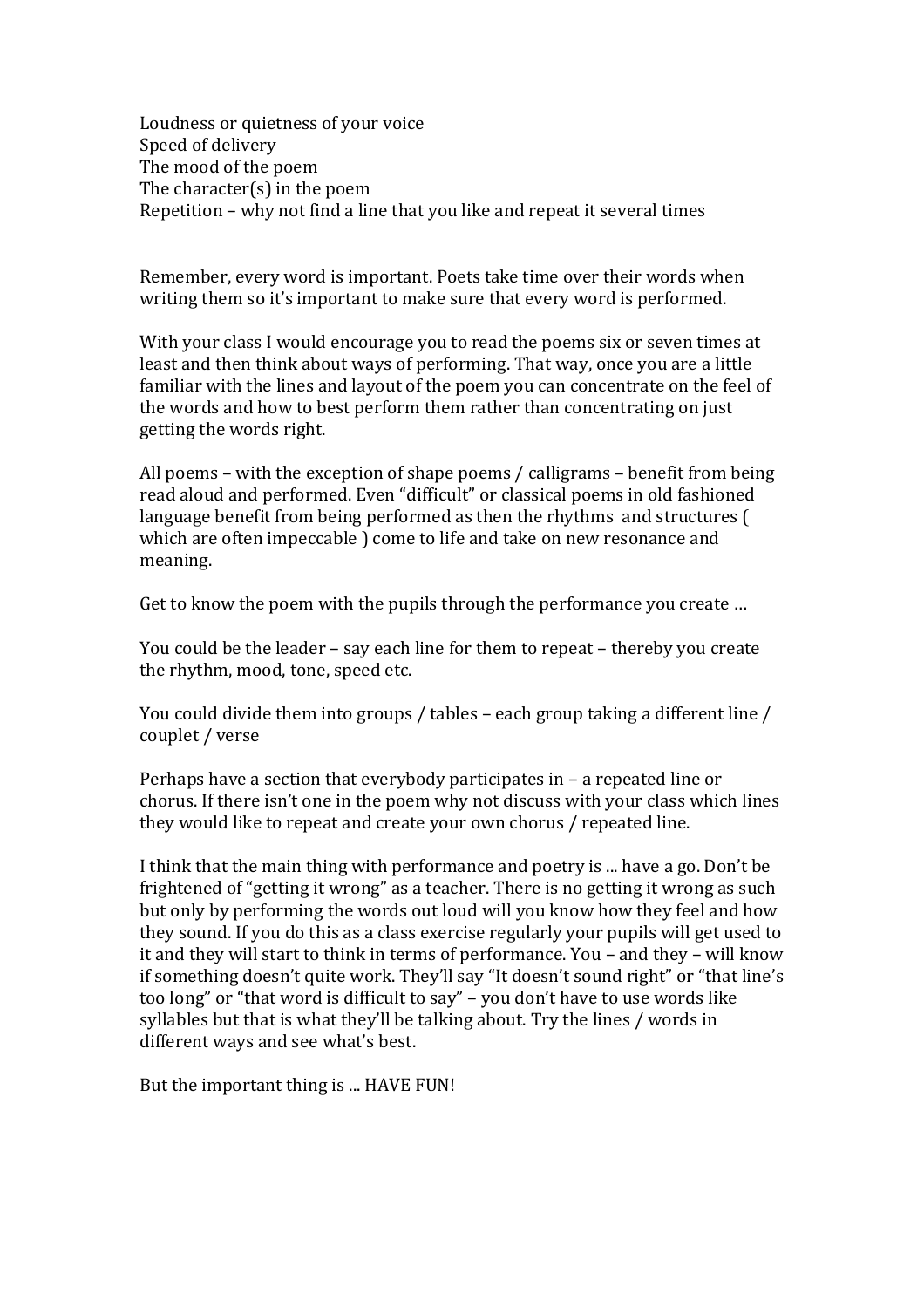#### **IDEAS ! IDEAS ! IDEAS!**

It's worth spending as much time as you can on ideas with your class

Talk about them – discuss them – share them – but …

WRITE THEM ALL DOWN – on the board / whiteboard / flipchart etc –

Have them so the class can see them and refer to them

Follow the ideas if they are good ones – see where they take you

# **DRAFTING / REDRAFTING**

Once you've had your ideas – either as a group / class / individual - there will need to be a drafting a redrafting process.

No poem is ever finished after the first draft.

Poetry is about finding the best words and putting them in the best order Sometimes that will be replacing words with better ones ( thesaurus at the ready! )

Sometimes that will be taking words out

Sometimes that will be repeating a line that works particularly well

However, most drafting and redrafting will begin with reading the poem out loud. Get the sound, the feel of the words. It can be instinctive. Go with what sounds and feels right.

Read them out to each other – sometimes other ears hear things and recognise lines that you don't.

#### **DOES IT HAVE TO RHYME?**

Most people associate poems with rhymes – and that's fine. I love rhymes – a great one is extremely satisfying.

However, getting a good rhyme takes time

What usually happens is that children will think of the first rhyme that comes into their mind and then crowbar the rhyme into the poem.

The only criterion is this – *the rhyme must fit the poem* – Don't make the poem fit the rhyme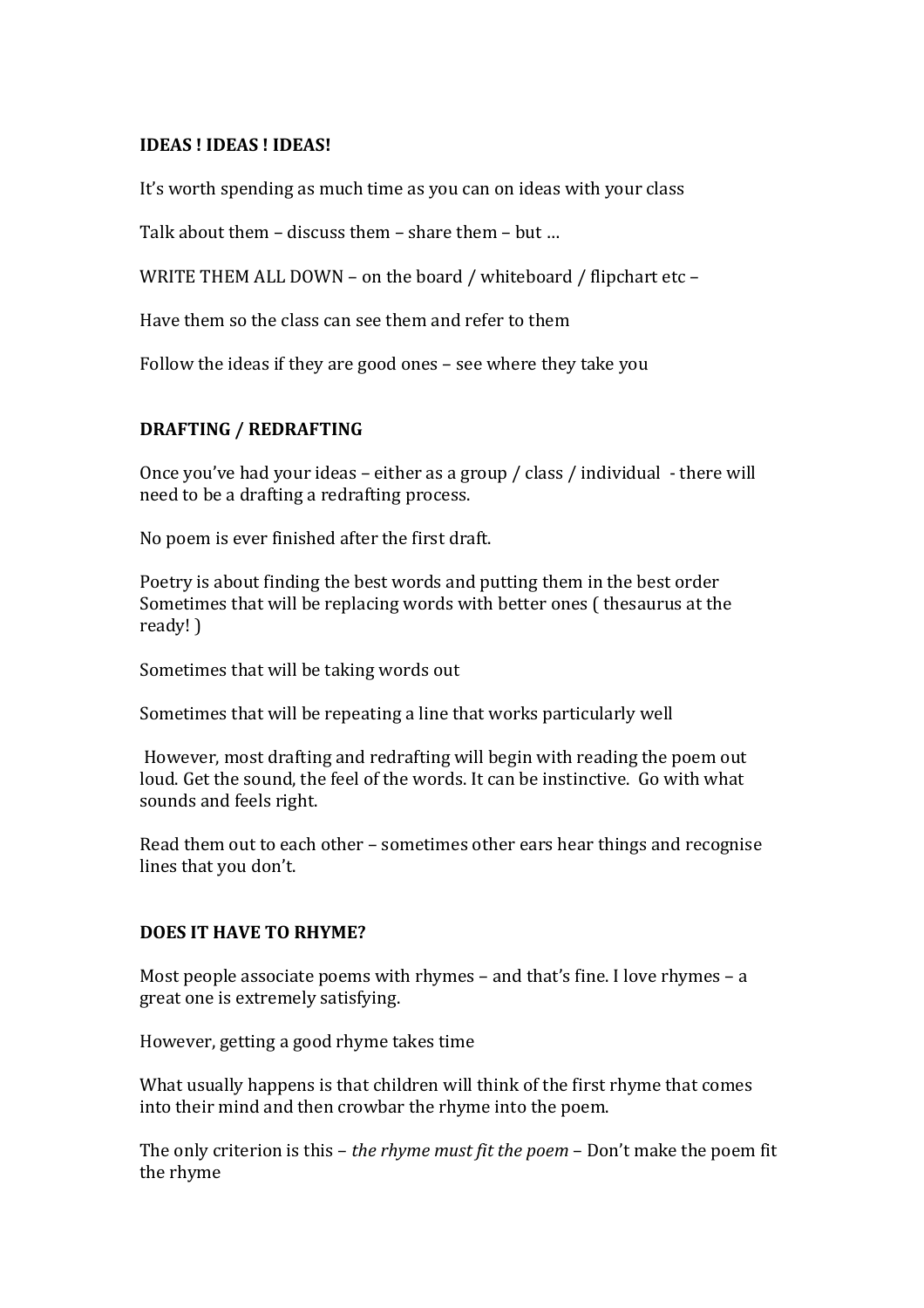So I would stay away from rhymes unless they happen naturally and creatively.

# **WHAT ABOUT PUNCTUATION AND SPELLING etc ?**

As poetry tends to bend and break the literacy rules anyway, I wouldn't worry too much about commas and full stops.

Exclamation marks and question marks work appropriately

Ellipses … a good device to denote space and what is to come

Capital letters – for some reason most poems begin each line with a capital letter. Carry this on and use capitals for the things you'd usually use capitals for.

Capitals can be useful when there's a loud noise or someone shouting in the poem.

*BANG !* looks much better than *bang!*

*TURN THAT MUSIC DOWN!* Looks better than *Turn that music down!*

Spelling – wherever possible the spelling is the same as we'd always do – but sometimes the nature of the poem lends itself to phonetic spelling or exaggerated spelling

Eg.

*Doowhyafftoooooo?* conveys much more than *Do I have to?*

*TUUUURRRRRNNN IT DOOOOWWWWNN!* looks more like a parent shouting than *TURN IT DOWN!*

It's fun not to follow the literacy rules !

## **SETTING OUT A POEM**

Again, once a poem has been drafted and redrafted there will be a final copy – a neat copy.

Often when children draft their poems it looks like a story – a solid block of writing – yet when they read them out, it sounds like a poem.

It sounds like a poem because of the pace and the pauses, where they stop and take a breath etc.

This must be reflected in the way it's set out on the page. A general principle is – when you take a breath or pause – start a new line